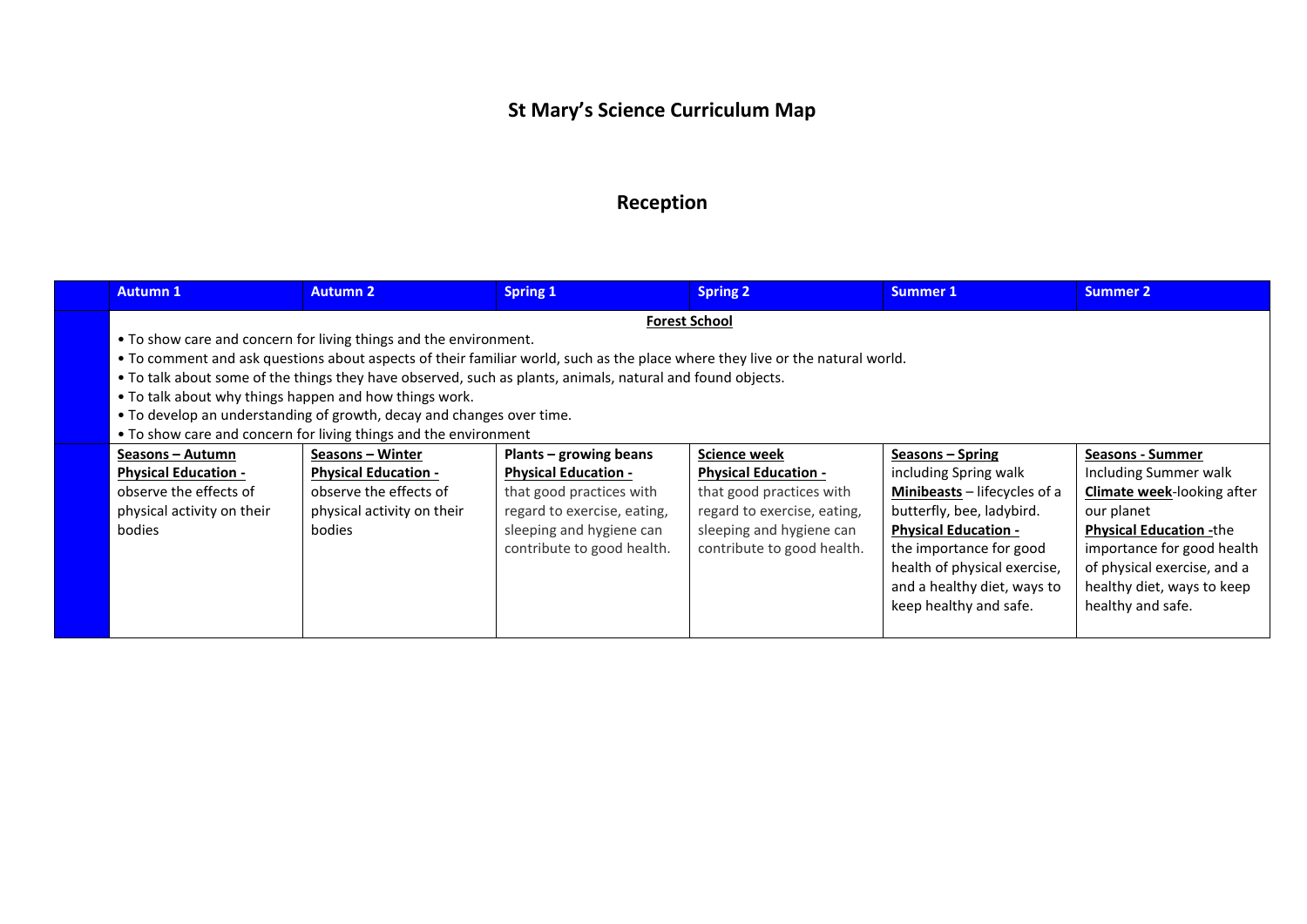|       | <b>Autumn 1</b>                                                                                                                                                                                                                                                                                                                                                                                                                                                               | <b>Autumn 2</b>                                                                                                                                                                                                                                                                                                                                                                                                                                                                                                                                                                           | <b>Spring 1</b>                                                                                                                                                                                                                                                          | <b>Spring 2</b>                                                                                                                                                                                                                                                                                                                                                                                                | <b>Summer 1</b>                                                                                                                                                                                                                                                                                                                                                                                      | <b>Summer 2</b>                                                                                                                                                                                                                       |
|-------|-------------------------------------------------------------------------------------------------------------------------------------------------------------------------------------------------------------------------------------------------------------------------------------------------------------------------------------------------------------------------------------------------------------------------------------------------------------------------------|-------------------------------------------------------------------------------------------------------------------------------------------------------------------------------------------------------------------------------------------------------------------------------------------------------------------------------------------------------------------------------------------------------------------------------------------------------------------------------------------------------------------------------------------------------------------------------------------|--------------------------------------------------------------------------------------------------------------------------------------------------------------------------------------------------------------------------------------------------------------------------|----------------------------------------------------------------------------------------------------------------------------------------------------------------------------------------------------------------------------------------------------------------------------------------------------------------------------------------------------------------------------------------------------------------|------------------------------------------------------------------------------------------------------------------------------------------------------------------------------------------------------------------------------------------------------------------------------------------------------------------------------------------------------------------------------------------------------|---------------------------------------------------------------------------------------------------------------------------------------------------------------------------------------------------------------------------------------|
| Cycle | <b>Everyday Materials</b><br>(Y1 objectives)<br>· distinguish between an<br>object and the material<br>from which it is made<br>• identify and name a<br>variety of everyday<br>materials, including<br>wood, plastic, glass,<br>metal, water, and rock<br>• describe the simple<br>physical properties of a<br>variety of everyday<br>materials<br>• compare and group<br>together a variety of<br>everyday materials on<br>the basis of their simple<br>physical properties | <b>Animals including humans</b><br>(Y1 objectives)<br>• identify and name a<br>variety of common animals<br>including fish, amphibians,<br>reptiles, birds and<br>mammals<br>• identify and name a<br>variety of common animals<br>that are carnivores,<br>herbivores and omnivores<br>• describe and compare the<br>structure of a variety of<br>common animals (fish,<br>amphibians, reptiles, birds<br>and mammals, including<br>pets)<br>• identify, name, draw and<br>label the basic parts of the<br>human body and say which<br>part of the body is<br>associated with each sense. | <b>Plants</b><br>(Y1 objectives)<br>• identify and name a<br>variety of common wild and<br>garden plants, including<br>deciduous and evergreen<br>trees<br>• identify and describe the<br>basic structure of a variety<br>of common flowering<br>plants, including trees | <b>Animals including humans</b><br>(Y2 Objectives)<br>• notice that animals,<br>including humans, have<br>offspring which grow into<br>adults<br>• find out about and<br>describe the basic needs of<br>animals, including humans,<br>for survival (water, food<br>and air)<br>• describe the importance<br>for humans of exercise,<br>eating the right amounts of<br>different types of food, and<br>hygiene. | <b>Uses of Everyday Materials</b><br>(Y2 objectives)<br>• identify and compare the<br>suitability of a variety of<br>everyday materials,<br>including wood, metal,<br>plastic, glass, brick, rock,<br>paper and cardboard for<br>particular uses<br>• find out how the shapes<br>of solid objects made from<br>some materials can be<br>changed by squashing,<br>bending, twisting and<br>stretching | <b>Plants</b><br>(Y2 objectives)<br>• observe and describe<br>how seeds and bulbs grow<br>into mature plants<br>• find out and describe<br>how plants need water,<br>light and a suitable<br>temperature to grow and<br>stay healthy. |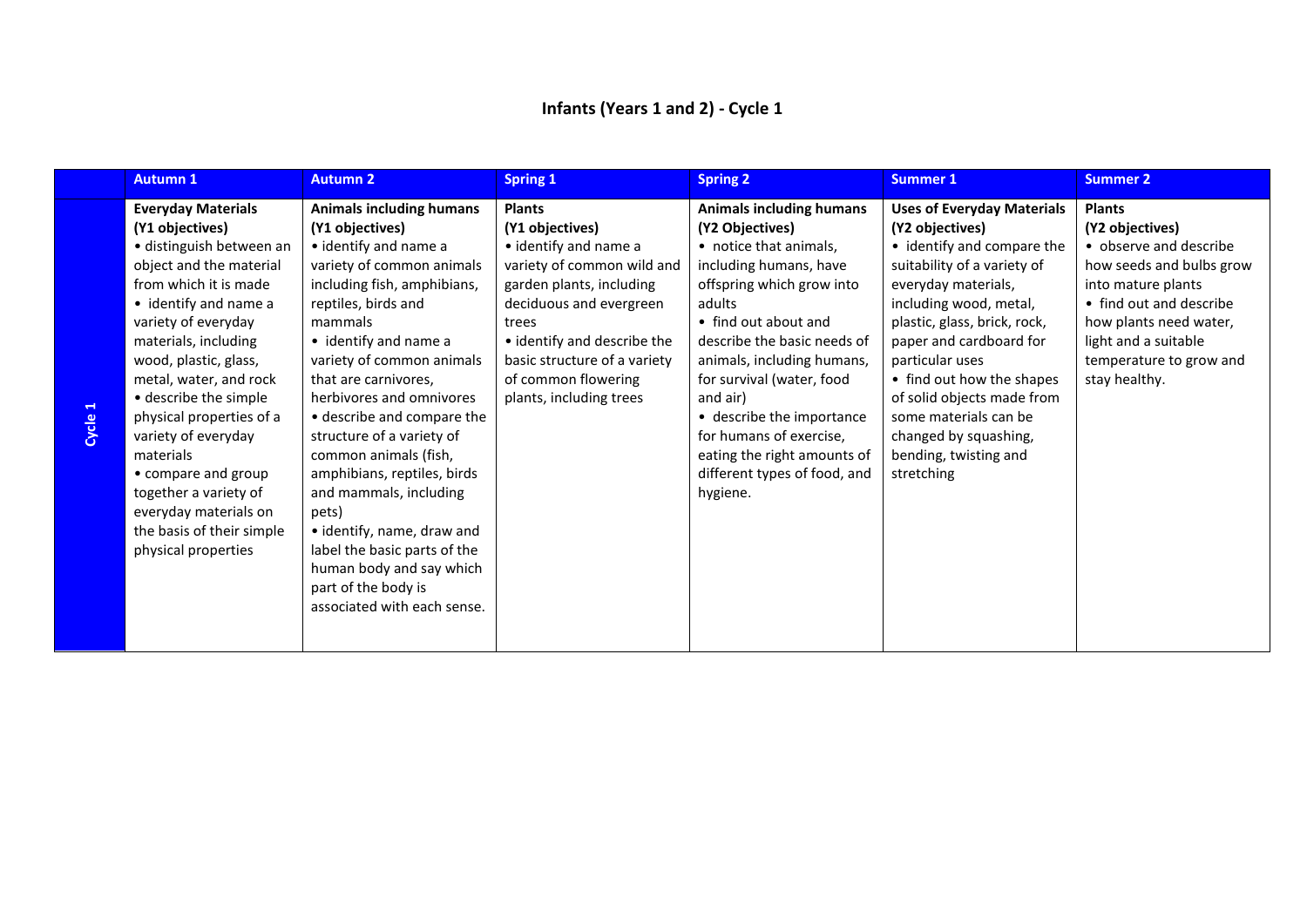| <b>Autumn 1</b>             | <b>Autumn 2</b>             | <b>Spring 1</b>              | <b>Spring 2</b>             | <b>Summer 1</b>             | <b>Summer 2</b>              |
|-----------------------------|-----------------------------|------------------------------|-----------------------------|-----------------------------|------------------------------|
| Living things and their     | <b>Seasonal Changes</b>     | <b>The Environment</b>       | <b>Seasonal Changes</b>     | <b>Famous scientists</b>    | Living things and their      |
| habitats                    | Autumn - Winter             | Catholic Social Teaching and | Spring - Summer             | Including Charles Macintosh | habitats                     |
| • explore and compare       | • observe changes across    | ES                           | • observe changes across    |                             | • explore and compare the    |
| the differences between     | the four seasons            | • asking simple questions    | the four seasons            | • asking simple questions   | differences between things   |
| things that are living,     | • observe and describe      | and recognising that they    | • observe and describe      | and recognising that they   | that are living, dead, and   |
| dead, and things that       | weather associated with the | can be answered in           | weather associated with the | can be answered in          | things that have never been  |
| have never been alive       | seasons and how day length  | different ways               | seasons and how day length  | different ways              | alive                        |
| • identify that most living | varies.                     | • observing closely, using   | varies.                     | • observing closely, using  | • identify that most living  |
| things live in habitats to  |                             | simple equipment             |                             | simple equipment            | things live in habitats to   |
| which they are suited and   |                             | • performing simple tests    |                             | • performing simple tests   | which they are suited and    |
| describe how different      |                             | • identifying and            |                             | • identifying and           | describe how different       |
| habitats provide for the    |                             | classifying                  |                             | classifying                 | habitats provide for the     |
| basic needs of different    |                             | • using their observations   |                             | • using their observations  | basic needs of different     |
| kinds of animals and        |                             | and ideas to suggest         |                             | and ideas to suggest        | kinds of animals and plants, |
| plants, and how they        |                             | answers to questions         |                             | answers to questions        | and how they depend on       |
| depend on each other        |                             | • gathering and recording    |                             | • gathering and recording   | each other                   |
| • identify and name a       |                             | data to help in answering    |                             | data to help in answering   | • identify and name a        |
| variety of plants and       |                             | questions.                   |                             | questions.                  | variety of plants and        |
| animals in their habitats,  |                             |                              |                             |                             | animals in their habitats,   |
| including microhabitats     |                             |                              |                             |                             | including microhabitats      |
| • describe how animals      |                             |                              |                             |                             | • describe how animals       |
| obtain their food from      |                             |                              |                             |                             | obtain their food from       |
| plants and other animals,   |                             |                              |                             |                             | plants and other animals,    |
| using the idea of a simple  |                             |                              |                             |                             | using the idea of a simple   |
| food chain, and identify    |                             |                              |                             |                             | food chain, and identify and |
| and name different          |                             |                              |                             |                             | name different sources of    |
| sources of food.            |                             |                              |                             |                             | food.                        |
|                             |                             |                              |                             |                             |                              |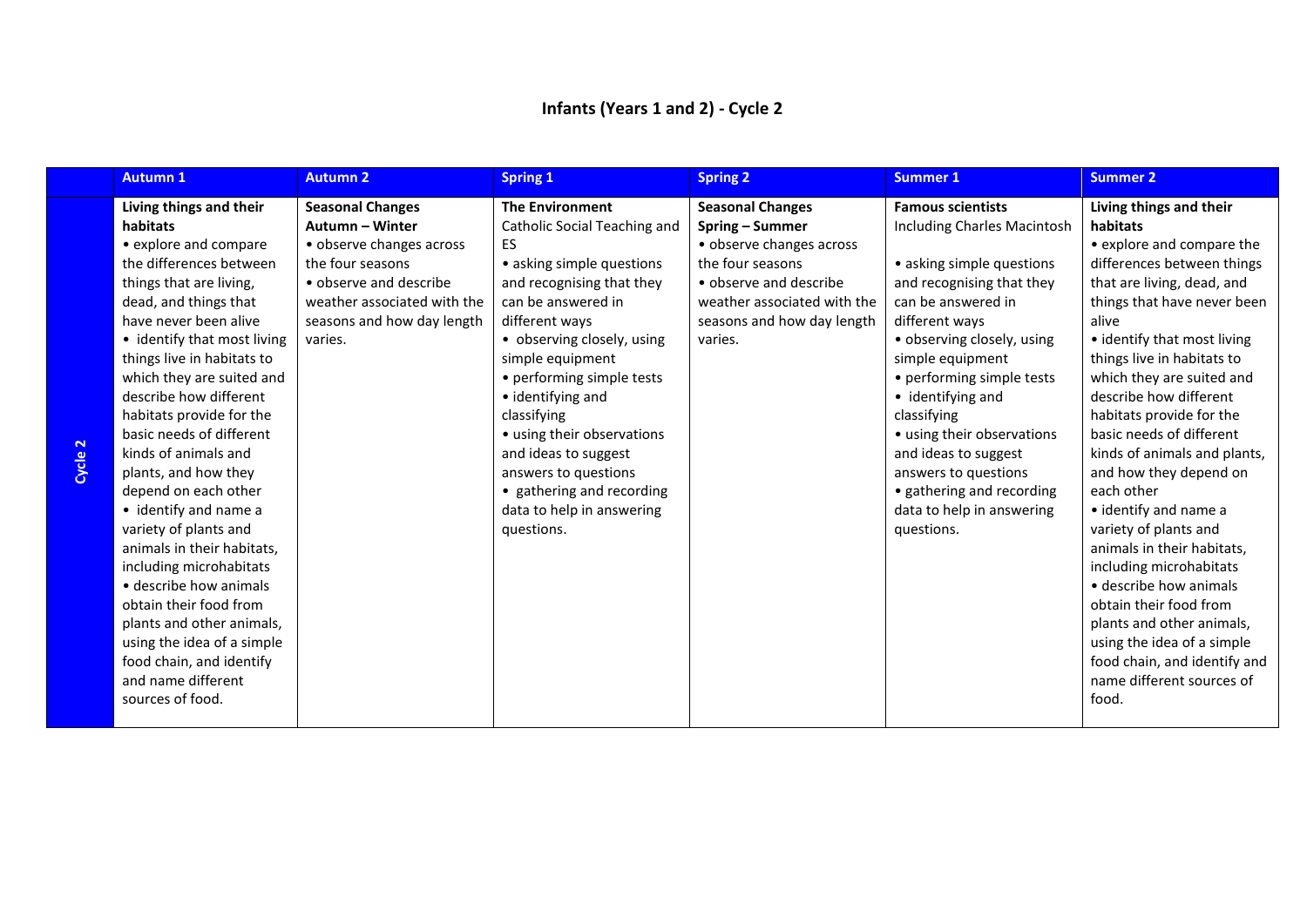| <b>Autumn 1</b>               | <b>Autumn 2</b>              | <b>Spring 1</b>          | <b>Spring 2</b>              | <b>Summer 1</b>              | <b>Summer 2</b>                |
|-------------------------------|------------------------------|--------------------------|------------------------------|------------------------------|--------------------------------|
| <b>Forces and magnets</b>     | <b>States of matter</b>      | <b>Animals including</b> | Sound                        | <b>Plants</b>                | Plants (cont)                  |
| • Compare how things move     | • compare and group          | humans                   | • identify how sounds are    | • identify and describe the  | • identify and describe the    |
| on different surfaces         | materials together,          | • Identify that animals, | made, associating some of    | functions of different parts | functions of different parts   |
| • notice that some forces     | according to whether they    | including humans, need   | them with something          | of flowering plants: roots,  | of flowering plants: roots,    |
| need contact between two      | are solids, liquids or gases | the right types and      | vibrating                    | stem/trunk, leaves and       | stem/trunk, leaves and         |
| objects, but magnetic forces  | • observe that some          | amount of nutrition, and | • recognise that vibrations  | flowers                      | flowers                        |
| can act at a distance         | materials change state       | that they cannot make    | from sounds travel through   | • explore the                | • explore the requirements     |
| • observe how magnets         | when they are heated or      | their own food; they get | a medium to the ear          | requirements of plants for   | of plants for life and growth  |
| attract or repel each other   | cooled, and measure or       | nutrition from what they | • find patterns between      | life and growth (air, light, | (air, light, water, nutrients  |
| and attract some materials    | research the temperature     | eat                      | the pitch of a sound and     | water, nutrients from soil,  | from soil, and room to grow)   |
| and not others                | at which this happens in     | • Identify that humans   | features of the object that  | and room to grow) and        | and how they vary from         |
| • compare and group           | degrees Celsius (°C)         | and some other animals   | produced it                  | how they vary from plant     | plant to plant                 |
| together a variety of         | • identify the part played   | have skeletons and       | • find patterns between      | to plant                     | • investigate the way in       |
| everyday materials on the     | by evaporation and           | muscles for support,     | the volume of a sound and    | • investigate the way in     | which water is transported     |
| basis of whether they are     | condensation in the water    | protection and           | the strength of the          | which water is transported   | within plants                  |
| attracted to a magnet, and    | cycle and associate the rate | movement.                | vibrations that produced it  | within plants                | • explore the part that        |
| identify some magnetic        | of evaporation with          |                          | • recognise that sounds get  | • explore the part that      | flowers play in the life cycle |
| materials                     | temperature.                 |                          | fainter as the distance from | flowers play in the life     | of flowering plants, including |
| • describe magnets as having  |                              |                          | the sound source increases.  | cycle of flowering plants,   | pollination, seed formation    |
| two poles                     |                              |                          |                              | including pollination, seed  | and seed dispersal.            |
| • predict whether two         |                              |                          |                              | formation and seed           | • Scientists linked to plants  |
| magnets will attract or repel |                              |                          |                              | dispersal.                   | The men and women who          |
| each other, depending on      |                              |                          |                              |                              | introduced new plants into     |
| which poles are facing.       |                              |                          |                              |                              | our country:                   |
|                               |                              |                          |                              |                              | The achievements of George     |
|                               |                              |                          |                              |                              | <b>Washington Carver</b>       |
|                               |                              |                          |                              |                              | Deforestation and              |
|                               |                              |                          |                              |                              | conservation in Madagascar     |
|                               |                              |                          |                              |                              | and Gerald Durrell's           |
|                               |                              |                          |                              |                              | conservation work              |
|                               |                              |                          |                              |                              |                                |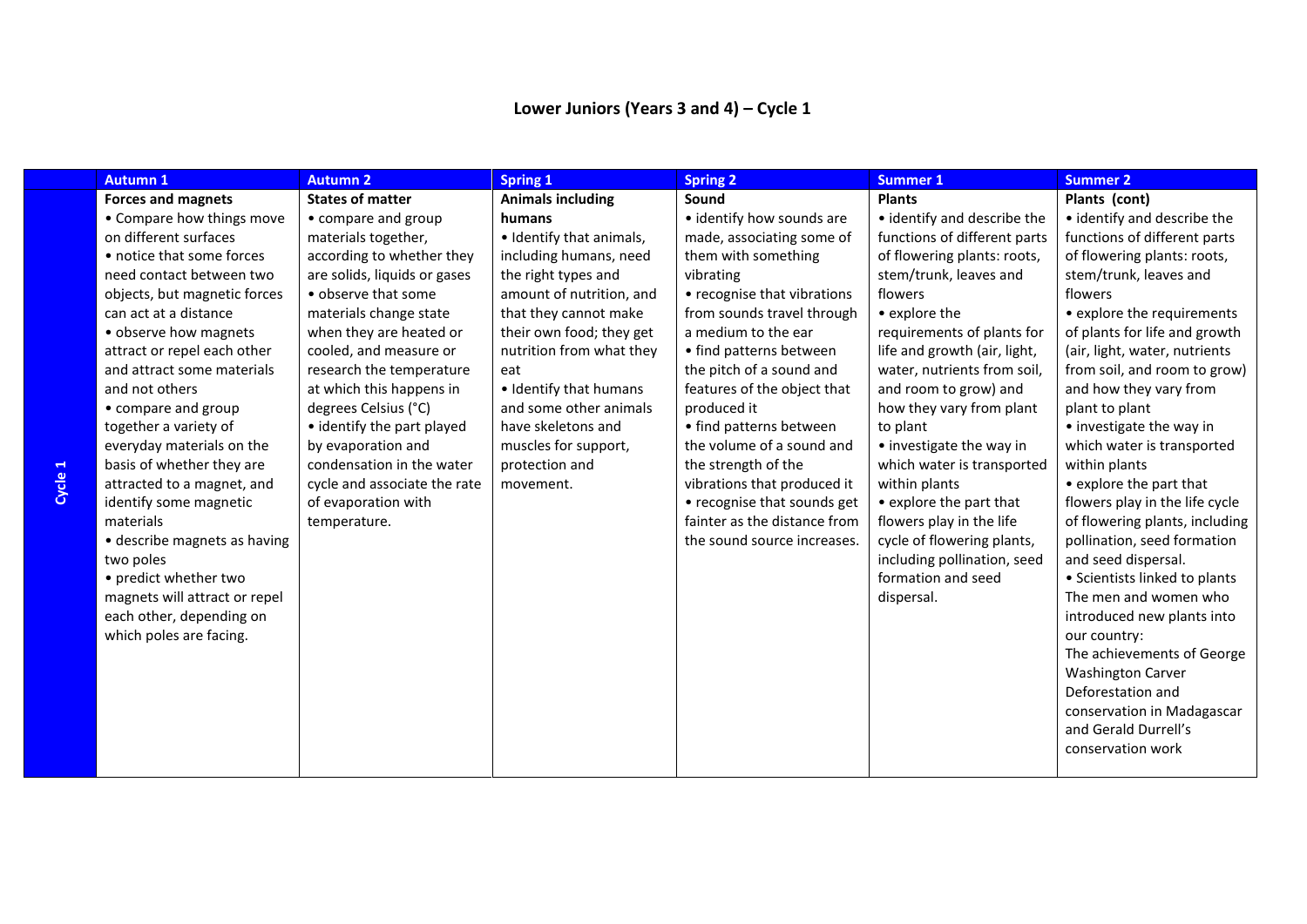| <b>Spring 1</b><br><b>Spring 2</b><br><b>Autumn 1</b><br><b>Autumn 2</b><br><b>Summer 1</b><br><b>Summer 2</b>                                                                                                                                                                                                                                                                                                                                                                                                                                                                                                                                                                                                                                                                                                                                                                                                                                                                                                                                                                                                                                                                                                                                                                                                                                                                                                                                                                                                                                                                                                                                                                                                                                                                                                                                                                                                                                                                                                                                                                                                                                                                                                                                                                                                                                                                                                                                                                                                                                                                                                                                                                                                                                                                                                                                                                                                                                                                                                                                      |  |
|-----------------------------------------------------------------------------------------------------------------------------------------------------------------------------------------------------------------------------------------------------------------------------------------------------------------------------------------------------------------------------------------------------------------------------------------------------------------------------------------------------------------------------------------------------------------------------------------------------------------------------------------------------------------------------------------------------------------------------------------------------------------------------------------------------------------------------------------------------------------------------------------------------------------------------------------------------------------------------------------------------------------------------------------------------------------------------------------------------------------------------------------------------------------------------------------------------------------------------------------------------------------------------------------------------------------------------------------------------------------------------------------------------------------------------------------------------------------------------------------------------------------------------------------------------------------------------------------------------------------------------------------------------------------------------------------------------------------------------------------------------------------------------------------------------------------------------------------------------------------------------------------------------------------------------------------------------------------------------------------------------------------------------------------------------------------------------------------------------------------------------------------------------------------------------------------------------------------------------------------------------------------------------------------------------------------------------------------------------------------------------------------------------------------------------------------------------------------------------------------------------------------------------------------------------------------------------------------------------------------------------------------------------------------------------------------------------------------------------------------------------------------------------------------------------------------------------------------------------------------------------------------------------------------------------------------------------------------------------------------------------------------------------------------------------|--|
| <b>Rocks and soils</b><br><b>Animals including humans -</b><br><b>Living things and Habitats</b><br>Light<br>. Electricity<br><b>Electricity cont</b><br>· describe the simple<br>• recognise that they need<br>· identify common<br>• identify common<br>• compare and group<br>• recognise that living<br>functions of the basic parts<br>together different kinds of<br>light to see things and that<br>appliances that run on<br>appliances that run on<br>things can be grouped<br>of the digestive system in<br>rocks on the basis of their<br>in a variety of ways<br>dark is the absence of light<br>electricity<br>electricity<br>• explore and use<br>• notice that light is<br>• construct a simple series<br>• construct a simple series<br>appearance and simple<br>humans<br>reflected from surfaces<br>• identify the different<br>physical properties.<br>classification keys to<br>electrical circuit,<br>electrical circuit, identifying<br>help group, identify<br>types of teeth in humans<br>· describe in simple terms<br>• recognise that light from<br>identifying and naming its<br>and naming its basic parts,<br>and their simple functions<br>how fossils are formed<br>and name a variety of<br>the sun can be dangerous<br>basic parts, including cells,<br>including cells, wires, bulbs,<br>when things that have lived<br>and that there are ways to<br>wires, bulbs, switches, and<br>switches, and buzzers<br>• construct and interpret a<br>living things in their<br>• identify whether a lamp<br>variety of food chains,<br>are trapped within rock.<br>local and wider<br>protect their eyes<br>buzzers<br>• identify whether a lamp<br>identifying producers,<br>• recognise that soils are<br>• recognise that shadows<br>will light in a simple series<br>environment<br>made from rocks and<br>circuit, based on whether<br>are formed when the light<br>will light in a simple series<br>predators, and prey.<br>• recognise that<br>from a light source is<br>circuit, based on whether<br>the lamp is part of a<br>environments can<br>organic matter<br>blocked by an opaque<br>the lamp is part of a<br>complete loop with a<br>change and that this<br>complete loop with a<br>can sometimes pose<br>object<br>battery<br>• find patterns in the way<br>dangers to living<br>• recognise that a switch<br>battery<br>that the size of shadows<br>• recognise that a switch<br>opens and closes a circuit<br>things.<br>and associate this with<br>opens and closes a circuit<br>change<br>and associate this with<br>whether a lamp lights in a<br>whether a lamp lights in a<br>simple series circuit<br>simple series circuit<br>• recognise some common<br>conductors and insulators,<br>• recognise some common<br>conductors and insulators,<br>and associate metals with<br>and associate metals with<br>being good conductors.<br>• Scientist/inventors linked<br>being good conductors.<br>to electricity<br>Garrett Morgan and<br>electricity<br>Thomas Edison's work with<br>electricity |  |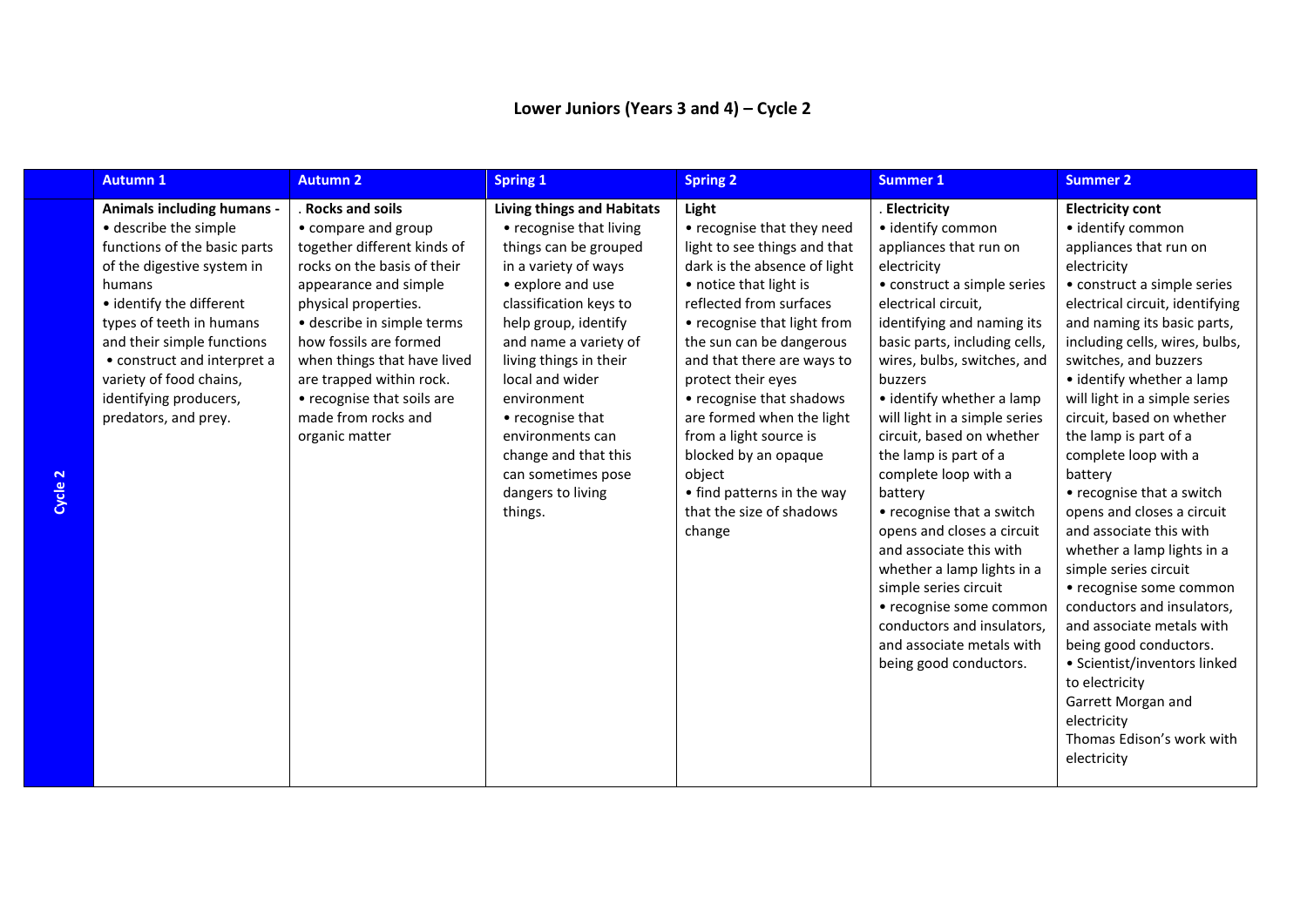|            | <b>Autumn 1</b>                                                                                                                                                                                                                                                                                                                                                                                                                                                                                                                                      | <b>Autumn 2</b>                                                                                                                                                                                                                                                                                                                                                                                                                                               | <b>Spring 1</b>                                                                                                                                                                                                                                                                                                                                                                                                                                                       | <b>Spring 2</b>                                                                                                                                                                                                                                                                                                                                                                                                                                                                         | <b>Summer 1</b>                                                                                                                                                                                                                                                                                                                                                                                              | <b>Summer 2</b>                                                                                                                                                           |
|------------|------------------------------------------------------------------------------------------------------------------------------------------------------------------------------------------------------------------------------------------------------------------------------------------------------------------------------------------------------------------------------------------------------------------------------------------------------------------------------------------------------------------------------------------------------|---------------------------------------------------------------------------------------------------------------------------------------------------------------------------------------------------------------------------------------------------------------------------------------------------------------------------------------------------------------------------------------------------------------------------------------------------------------|-----------------------------------------------------------------------------------------------------------------------------------------------------------------------------------------------------------------------------------------------------------------------------------------------------------------------------------------------------------------------------------------------------------------------------------------------------------------------|-----------------------------------------------------------------------------------------------------------------------------------------------------------------------------------------------------------------------------------------------------------------------------------------------------------------------------------------------------------------------------------------------------------------------------------------------------------------------------------------|--------------------------------------------------------------------------------------------------------------------------------------------------------------------------------------------------------------------------------------------------------------------------------------------------------------------------------------------------------------------------------------------------------------|---------------------------------------------------------------------------------------------------------------------------------------------------------------------------|
| ÷<br>Cycle | Evolution - inheritance (Y6<br>National Curriculum objectives)<br>• recognise that living things have<br>changed over time and that fossils<br>provide information about living<br>things that inhabited the Earth<br>millions of years ago<br>• recognise that living things<br>produce offspring of the same<br>kind, but normally offspring vary<br>and are not identical to their<br>parents<br>• identify how animals and plants<br>are adapted to suit their<br>environment in different ways and<br>that adaptation may lead to<br>evolution. | <b>Animals including humans</b><br>(Y6 National Curriculum<br>objectives)<br>• identify and name the<br>main parts of the human<br>circulatory system, and<br>describe the functions of<br>the heart, blood vessels<br>and blood<br>• recognise the impact of<br>diet, exercise, drugs and<br>lifestyle on the way their<br>bodies function<br>• describe the ways in<br>which nutrients and water<br>are transported within<br>animals, including<br>humans. | Earth and space (Y5<br><b>National Curriculum</b><br>objectives)<br>• describe the movement<br>of the Earth, and other<br>planets, relative to the Sun<br>in the solar system<br>• describe the movement<br>of the Moon relative to<br>the Earth<br>• describe the Sun, Earth<br>and Moon as<br>approximately spherical<br>bodies<br>• use the idea of the<br>Earth's rotation to explain<br>day and night and the<br>apparent movement of<br>the sun across the sky. | <b>Forces (Y5 National</b><br>Curriculum objectives)<br>$\bullet$ explain that<br>unsupported objects fall<br>towards the Earth because<br>of the force of gravity<br>acting between the Earth<br>and the falling object<br>• identify the effects of air<br>resistance, water<br>resistance and friction,<br>that act between moving<br>surfaces<br>• recognise that some<br>mechanisms, including<br>levers, pulleys and gears,<br>allow a smaller force to<br>have a greater effect. | Living things and their<br>habitats (Y6 National<br>Curriculum objectives)<br>• describe how living<br>things are classified into<br>broad groups according to<br>common observable<br>characteristics and based<br>on similarities and<br>differences, including<br>micro-organisms, plants<br>and animals<br>• give reasons for<br>classifying plants and<br>animals based on specific<br>characteristics. | Growing old and up 1<br>• How boys and girls<br>bodies change during<br>puberty.<br>• How a baby develops<br>from conception, through<br>pregnancy and how it is<br>born? |